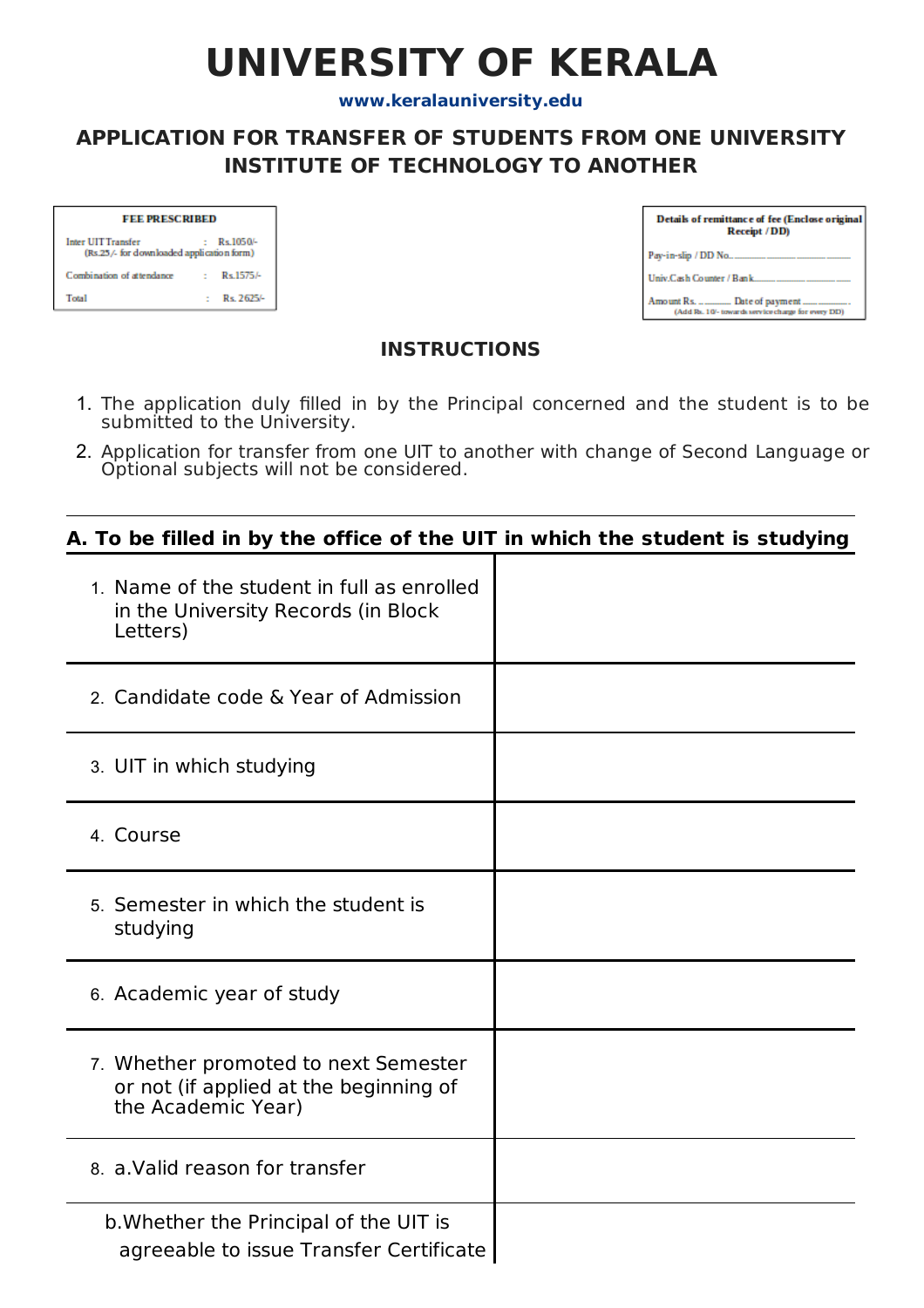| 9. Conduct Certificate from the Principal                                                            |  |
|------------------------------------------------------------------------------------------------------|--|
| 10. Whether the student has availed any<br>transfer in previous semester/s. If yes,<br>give details. |  |
| 11. Total marks/CGPA /Grade secured in<br>qualifying exam.                                           |  |

Office seal to be affixed here Signature of the Principal with date

### **B To be filled in by the office of the UIT in which the student propose to join.**

| 12. Name of the UIT in which the student<br>proposes to join |  |
|--------------------------------------------------------------|--|
| 13. Semester in which the student is to be<br>admitted.      |  |
| 14. Academic year of study                                   |  |
| 15. Details of the subjects of study                         |  |
| <b>A.UG Programme</b>                                        |  |
| a. Language Course                                           |  |
| b. Additional Language Course                                |  |
| c. Core Course                                               |  |
| d. Elective Course                                           |  |
| e. Complementary Course                                      |  |